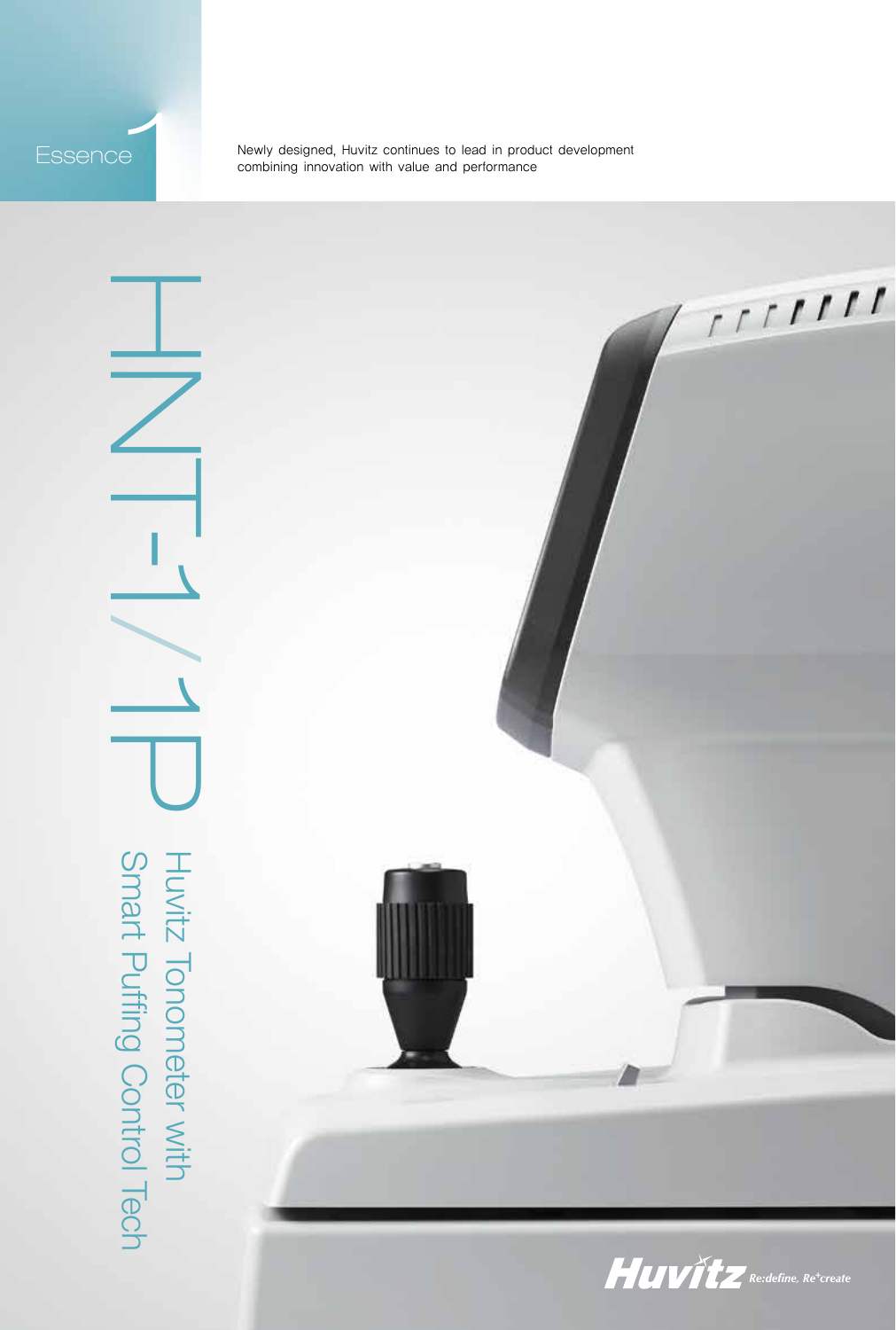# Smoothness and Perfection HNT-1/1P

Soft & Smart Puffing, Corneal Thickness Compensation, Combined with Great Economical Value - A New Standard in Intraocular Pressure Measurement

The new tonometer HNT-1/1P measures customized intraocular pressure with smart function autoadjustable puffing intensity.

Intuitive interface based on corneal thickness to compensate for IOP value, produces accurate measuring data immediately and effortlessly.

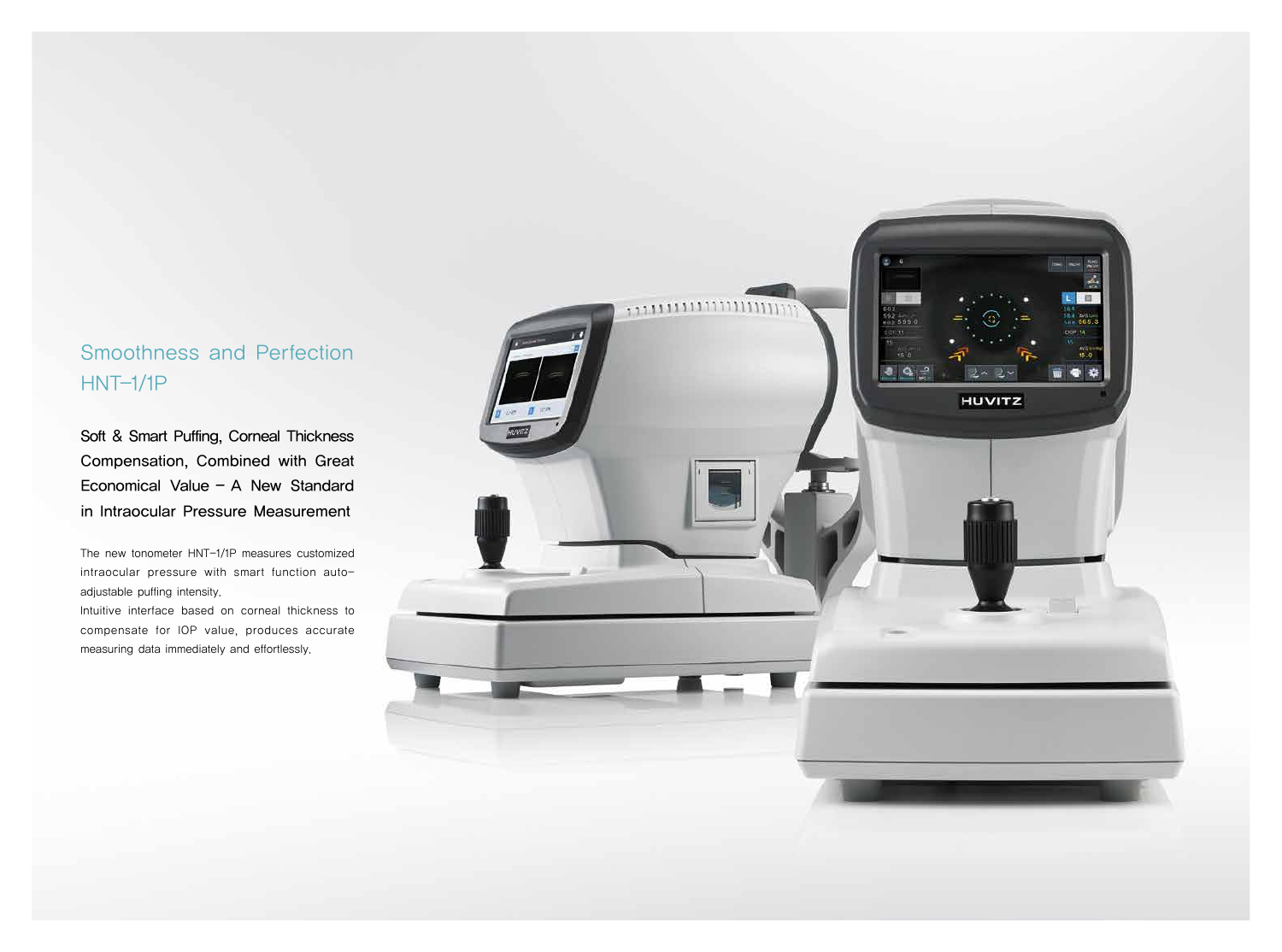Soft and Smart Puffing with Your Patient's Comfort in Mind.



### Auto-adjustable Smart Puffing Control for Intraocular Pressure

Its smart function is possible with customized intraocular pressure as it adjusts the puffing pressure level based on the patient's own intraocular pressure.



The moment the proper intraocular pressure signal is acquired, air pressure delivery stops, reducing the discomfort caused to the patient by unilateral high-pressure puffing.

### Auto Tracking Guide Display

Automatic 3D tracking and focusing. User-friendly animated feedback for User, when outside of normal auto-tracking range, to help guide with the required joystick and chin rest adjustments needed.

### User Friendly Interface

Anyone can easily use thanks to the userfriendly icon-based intuitive interface.



Auto Tracking Guide / User Friendly Interface



3D Driving Mechanism for Auto Focusing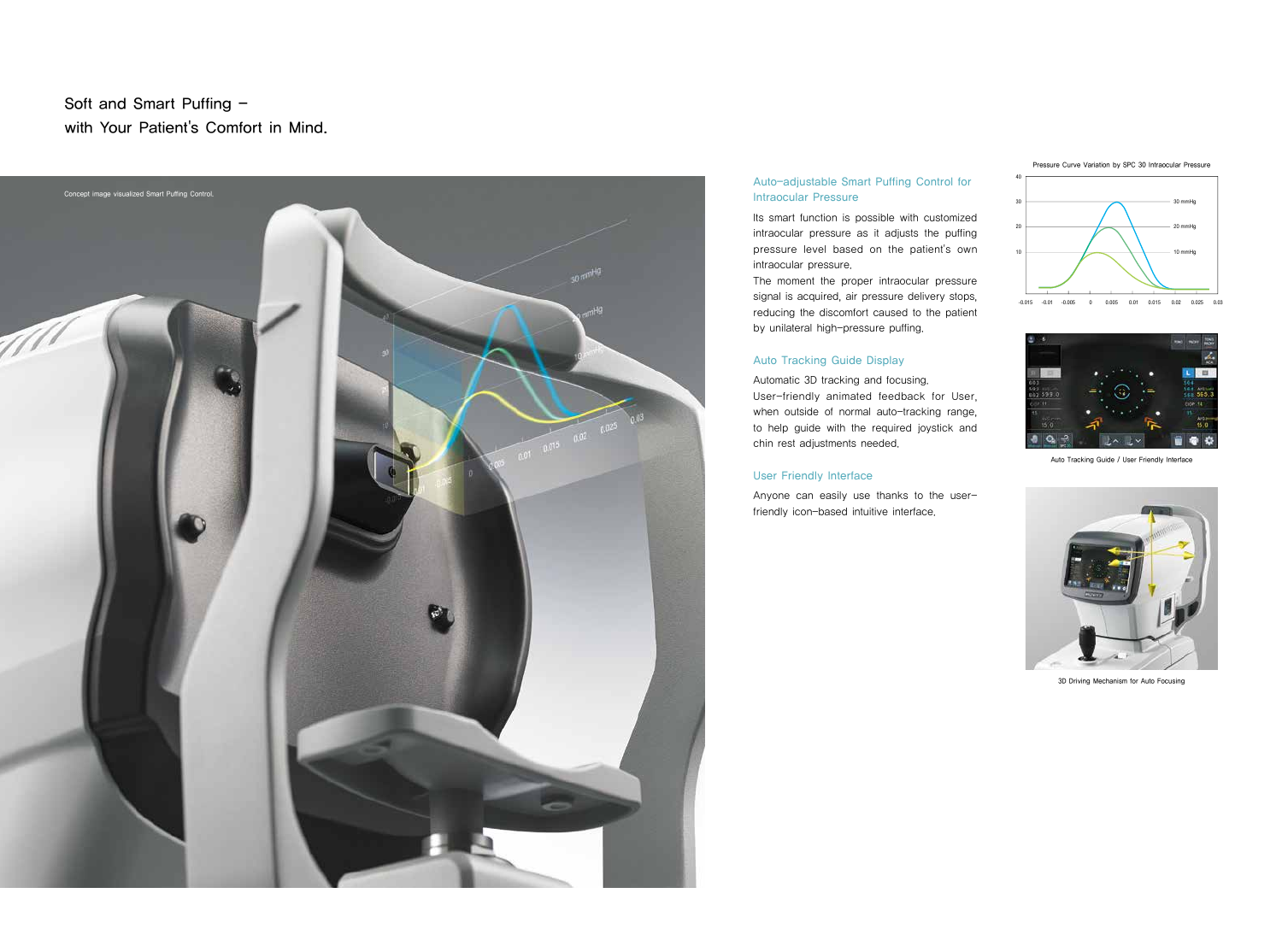# IOP Measurement Taking into Account Corneal Thickness -Producing Comprehensive Data



CCT Measurement and IOP Compensation

To measure accurate intraocular pressure, simply input patient's corneal thickness on the HNT-1 to print-out compensated IOP value.  $(HNT-1)$ 

ACA Shooting

Visualization for Corneal Thickness



ACA Measurement





### Accurate Corneal Thickness Compensation

When using the built-in pachymeter, available on the HNT-1P, it immediately shows compensated IOP value. (HNT-1P)

### CCT(Central Cornea Thickness) Measurement

Enables accurate measuring corneal thickness by utilizing the scheimpflug method. (HNT-1P)

### Visualization for Corneal Thickness Measurement

Bilateral corneal thickness by visualizing crosssection image of measured corneal thickness. (HNT-1P)

### ACA(Anterior Chamber Angle) Capture

ACA cross-section capturing function helps to support the diagnosis of angle-closure which is one of the main causes of glaucoma. (HNT-1P)

### Angle Measurement Function by Touch Screen

Utilize the ACA cross-section touch-screen, and the angle shows in graphic and numerical display with easy measurement. (HNT-1P)

### High Resolution 7''Color Touch-Screen

By adopting a wide color TFT LCD, it produces a vivid, high resolution (with no afterimage) image with real-time processing chip.

User-friendly and easy to use touch-screen.

### More Accurate Safety Stopper Function

When pushing the safety button, it prevents contacting air nozzle to patient's eye by means of adopting auto-sensor which initializes the position of the air nozzle.

### Motorized Chin Rest

User-friendly and easy to use motorized chin

rest.

### High Speed Internal Printer

Built-in printer, conveniently and quickly prints measured data.

### Network Data Transfer Function

Send measured data to external computer by RS-232C interface cable. (EMR compatible)

### Power Saving Sleep Mode Function

Motorized Chin Rest **Internal Printer** 

Automatic sleep mode when not in use.



# Intuitive Gesture and Easy to Use



**Clit Illumination** 

Scheimpflug Method